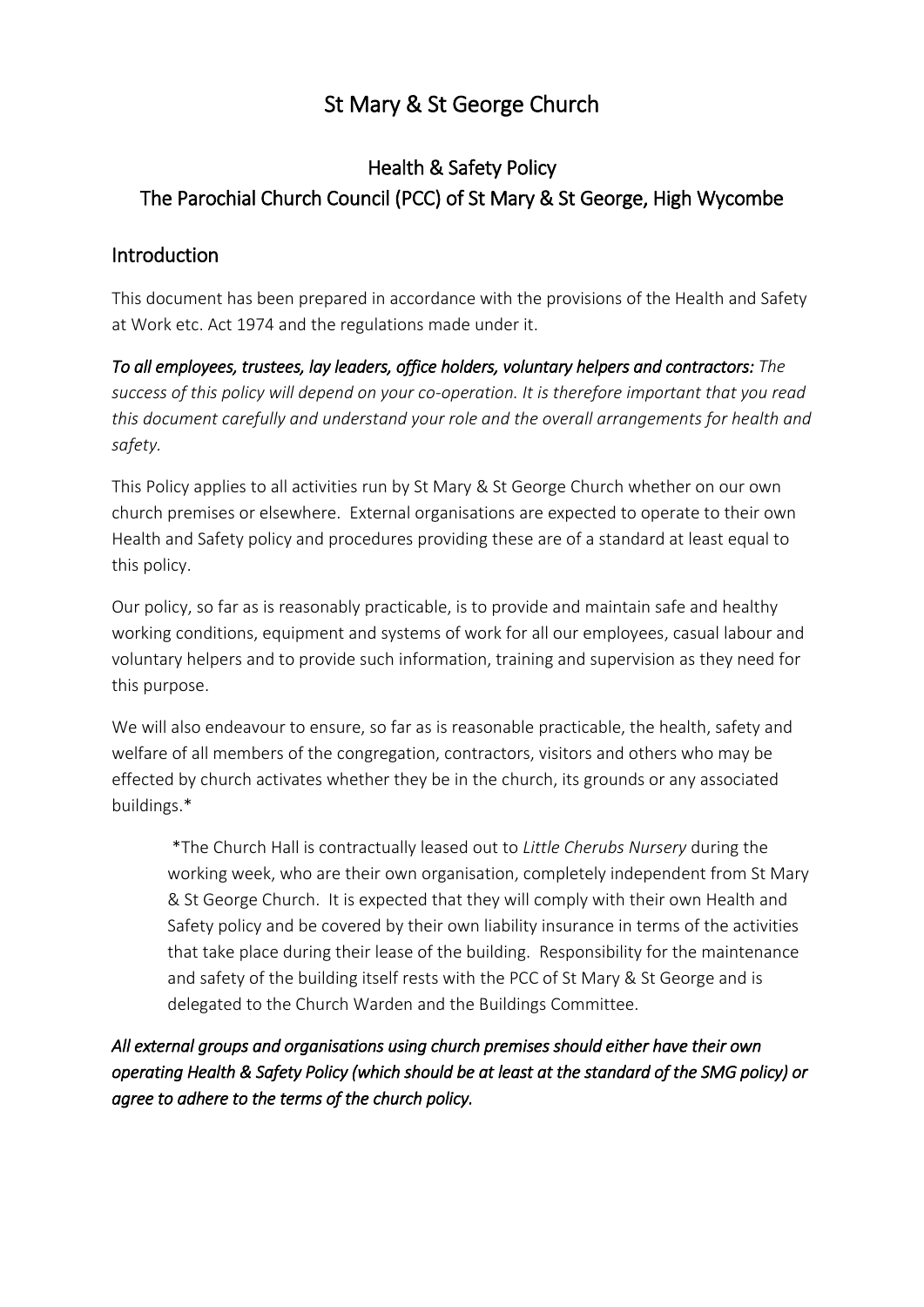## Roles and Responsibilities

## Vicar

Overall responsibility for health and safety is that of the Vicar, the Revd. Jonny Dade who will ensure that arrangements are in place to satisfy health and safety regulations. Specific responsibilities may be delegated to Church Officers or PCC.

## Churchwardens

Paul Butcher and Kate Caroe are the Church Warden. Responsibility for the safety of the church building and its grounds and the safeguarding of those who use the church, in accordance with the agreed church policies, rests with the Church Wardens.

As detailed below, practical matters pertaining to the safety of the building and its grounds are handled by the Buildings Committee, which is chaired by Paul Butcher. Matters pertaining to the safeguarding of children and vulnerable adults are delegated to the Parish Safeguarding Officer and matters pertaining to the specific implementation of this Policy are delegated to the Church Wardens, supported by the Church Manager.

## Parochial Church Council (PCC) and Standing Committee

The Parochial Church Council (PCC) and the Standing Committee have general responsibility to ensure that the health and safety policy is implemented and regularly reviewed. The policy should be approved by the PCC and may be reviewed by the Standing Committee under their delegated powers.

## Buildings Committee

The Buildings Committee has delegated responsibility to ensure the safety of the church building and surrounding grounds. General maintenance, as well as urgent work which may compromise the safety of the site, should be highlighted and addressed by Committee members. The Buildings Committee has delegated powers to make decisions pertaining to the ongoing maintenance of the church site and to respond to any safety concerns without the requirement of PCC approval.

Where work is carried out on the building or in the grounds by external contractors at the request of the Buildings Committee, they should ensure that workers are adhering to a robust health and safety policy and have their own insurance.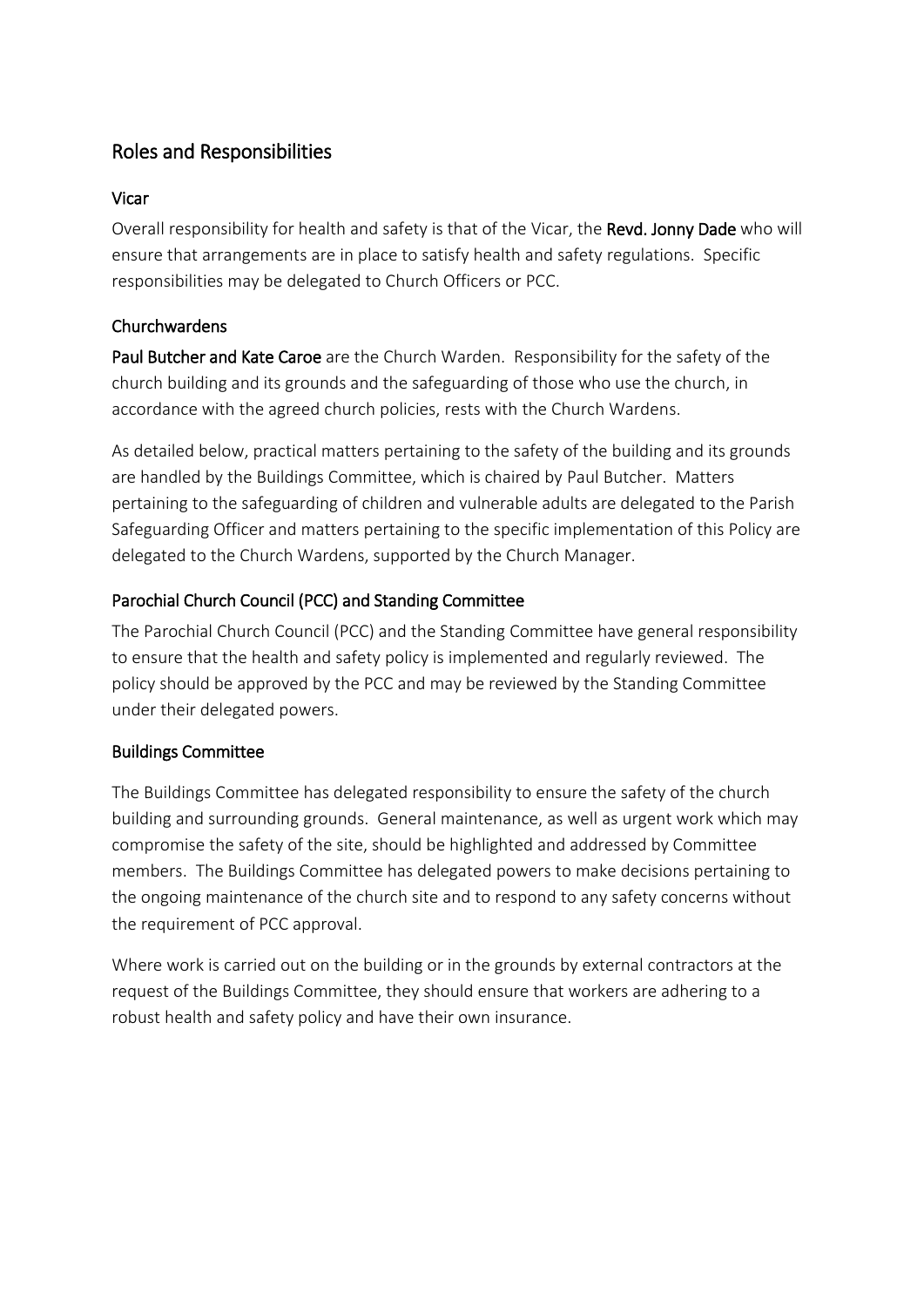#### Parish Safeguarding Officer

Rhiannon Stokes is the appointed Parish Safeguarding Officer.

A separate Safeguarding Policy exists which pertains to children, young people and vulnerable adults.

#### Responsible Persons

The Health & Safety brief is currently held by the Church Wardens, with assistance from the Church Manager. The Church Wardens shall report to the PCC on any relevant matters and shall liaise closely with the Parish Safeguarding Officer where matters overlap.

The responsibility of those overseeing the Health and Safety brief shall be:

- Be familiar with the health and safety policy and arrangements and ensure they are observed.
- Notify the Church Wardens of any safety issues in the building or on the church grounds and ensure that they take appropriate action
- Work with the Church Manager to ensure adequate firefighting equipment is available and maintained.
- To liaise with the Buildings Committee to ensure that electrical items are regularly PAT tested
- Ensure that fire exits are accessible and maintained
- Ensure that the preparation of food is carried out in a safe and hygienic way
- To work with the Church Wardens and Parish Safeguarding Officer to carry out a Risk Assessment of the building and grounds and complete the necessary Risk Assessment paperwork in preparation for any public events or large Sunday services
- To work with the Church Wardens to ensure that external organisations using the church premises are compliant with the church's Health and Safety policy or have their own policy which is equally robust.
- To ensure that numbers of people inside the church building do not exceed the safety limit of 250 seated and standing persons
- To work with the Parish Safeguarding Officer and the Vicar to ensure that there is appropriate supervision of people and spaces; clear signage; and agreed contingencies in place (and that these are recorded in a comprehensive Risk Assessment) in the event of public events or larger services.